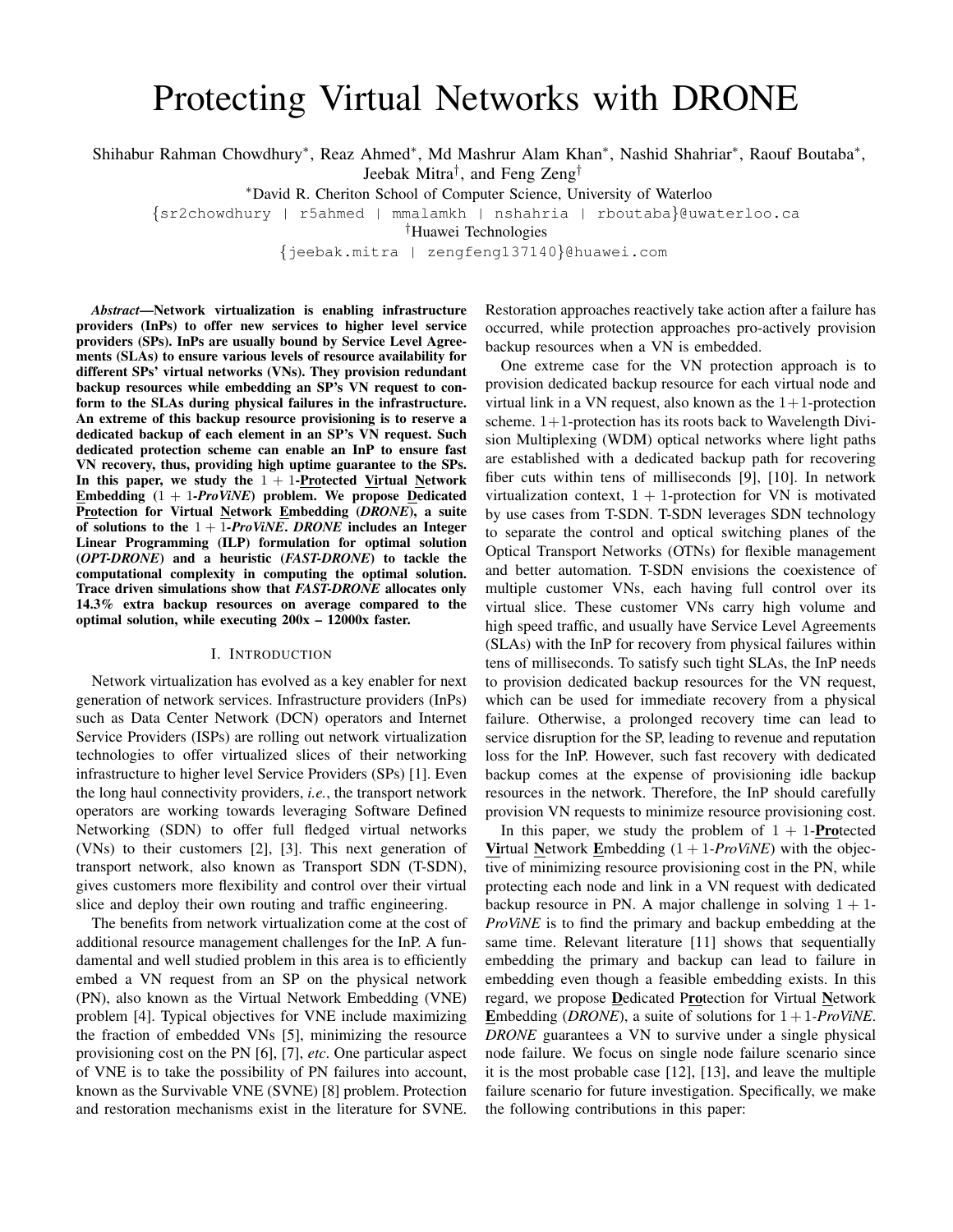*OPT-DRONE*: An Integer Linear Program (ILP) formulation to find the optimal solution for  $1+1$ *-ProViNE*, improving on the quadratic formulation from previous work [11]. We also show that  $1 + 1$ -*ProViNE* is at least as hard as jointly solving balanced graph partitioning and minimum unsplittable flow problems, both of which are NP-Hard [14], [15].

*FAST-DRONE*: A heuristic to tackle the computational complexity of *OPT-DRONE* and to find solution in a reasonable time frame. Trace driven simulations show that *FAST-DRONE* uses about 14.3% extra resources on average compared to *OPT-DRONE*, while executing  $200x - 12000x$  faster.

The rest of the paper is organized as follows. We begin with introducing the mathematical notations and a formal definition of  $1 + 1$ -*ProViNE* in Section II. Then we present the ILP formulation of 1 + 1*-ProViNE*, *i.e.*, *OPT-DRONE* in Section III followed by the details of *FAST-DRONE* in Section IV. Section V presents our evaluation of *DRONE*. Finally, we conclude with some future research directions in Section VII.

# II. MATHEMATICAL MODEL: 1 + 1*-ProViNE*



In this section, we first present a mathematical representation of the inputs: the PN and the VN request. Then we formally define 1 + 1*-ProViNE*.

# *A. Physical Network*

We represent the PN as an undirected graph,  $G = (V, E)$ , where  $V$  and  $E$  are the set of physical nodes and links, respectively. The set of neighbors of each physical node  $u \in V$ is represented by  $\mathcal{N}(u)$ . Each physical link  $(u, v) \in E$  has the following attributes: i)  $b_{uv}$ : bandwidth capacity of the link  $(u, v)$ , ii)  $C_{uv}$ : cost of allocating unit bandwidth on  $(u, v)$ for provisioning a virtual link.

## *B. Virtual Network*

We represent a VN as an undirected graph  $\bar{G} = (\bar{V}, \bar{E}),$ where  $\overline{V}$  and  $\overline{E}$  are the set of virtual nodes and virtual links,

respectively. Each virtual link  $(\bar{u}, \bar{v}) \in \bar{E}$  has bandwidth requirement  $b_{\bar{n}\bar{n}}$ . We also have a set of location constraints,  $\mathcal{L} = \{L(\bar{u}) | L(\bar{u}) \subseteq V, \forall \bar{u} \in \bar{V}\}\$ , such that a virtual node  $\bar{u} \in \bar{V}$  can only be provisioned on a physical node  $u \in L(\bar{u})$ . The location constraint set for  $\bar{u} \in \bar{V}$  contains all physical nodes when there is no location constraint for  $\bar{u}$ . The binary variable  $\ell_{\bar{u}u}$  represents the location constraint as follows:

$$
\ell_{\bar{u}u} = \begin{cases} 1 & \text{if } \bar{u} \in \bar{V} \text{ can be provided on } u \in V, \\ 0 & \text{otherwise.} \end{cases}
$$

## *C.* 1 + 1*-ProViNE Problem Statement*

Given a PN  $G = (V, E)$ , VN request  $\overline{G} = (\overline{V}, \overline{E})$ , and a set of location constraints  $\mathcal{L}$ , embed  $\overline{G}$  on  $G$  such that:

- Each virtual node  $\bar{u} \in \bar{G}$  has a primary and a backup embedding in the PN, satisfying the location constraint.
- For each virtual node  $\bar{u} \in \bar{G}$ , the physical nodes used for the primary embedding are disjoint from the physical nodes used for the backup embedding.
- Each virtual link  $(\bar{u}, \bar{v}) \in \bar{E}$  has a primary and a backup embedding in the PN. A primary or backup embedding of a virtual link on the PN corresponds to a single path in the PN having at least  $b_{\bar{u}\bar{v}}$  available bandwidth. The physical paths corresponding to the primary and backup embedding of a virtual link  $(\bar{u}, \bar{v}) \in \overline{E}$  are represented by  $P_{\bar{u}\bar{v}}$  and  $P'_{\bar{u}\bar{v}}$ , respectively.
- Backup embedding of a virtual link is disjoint from the set of physical paths used for primary embedding of the virtual links. The same disjointness principle applies for the primary embedding.
- The total cost of provisioning bandwidth in PN is minimum according to the following cost function:

$$
\sum_{\forall (\bar{u},\bar{v}) \in \bar{E}} \sum_{\forall (u,v) \in P_{\bar{u}\bar{v}} \cup P'_{\bar{u}\bar{v}}} C_{uv} \times b_{\bar{u}\bar{v}}
$$
 (1)

Therefore, a solution of  $1 + 1$ -*ProViNE* will yield two disjoint embeddings of a VN request on the PN while minimizing the given cost function. Fig. 1 shows such an example with filled nodes and thickened lines marking the primary, and hollow nodes and thinner lines marking the backup embedding of a VN request on a PN.

## III. ILP FORMULATION: *OPT-DRONE*

1 + 1*-ProViNE*'s objective is to ensure fault tolerance of a VN by providing dedicated protection to each VN element with minimal resource overhead. This ensures that a *single physical element failure* does not bring down both the primary and backup embedding of the same VN element. To find an optimal solution, we first transform the input VN (Section III-A), which ensures that the primary and the backup embedding are computed simultaneously, and then provide an ILP formulation for the optimal embedding (Section III-B).

### *A. Virtual Network Transformation*

We formulate  $1 + 1$ -*ProViNE* as simultaneously embedding two copies of the same VN disjointly on the PN. To accomplish this goal, we first replicate the input VN  $\bar{G}$  to obtain a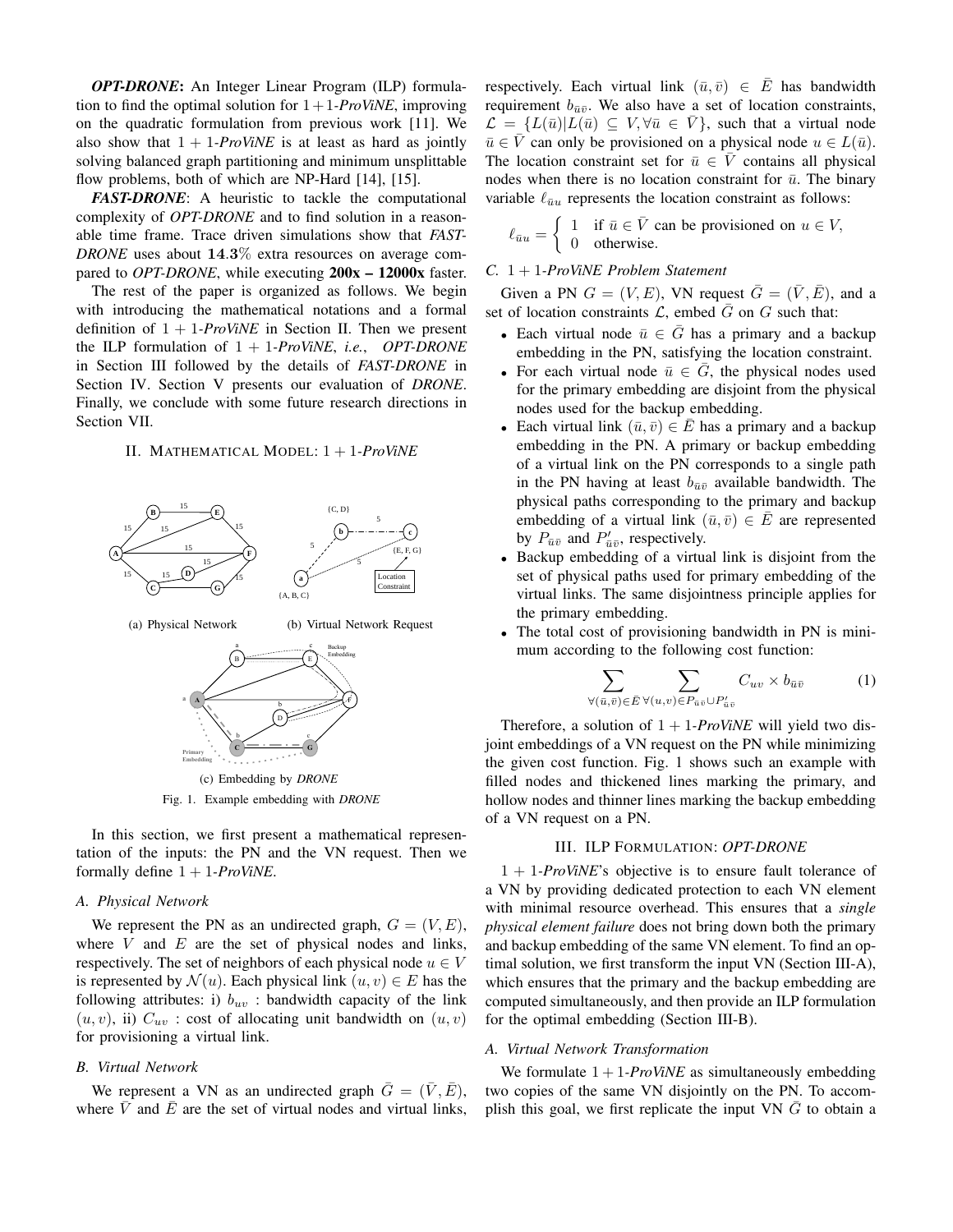shadow VN,  $\tilde{G} = (\tilde{V}, \tilde{E})$ .  $\tilde{G}$  has the same number of nodes and links as  $\overline{G}$  and each shadow virtual link  $(\tilde{u}, \tilde{v}) \in \tilde{E}$  has the same bandwidth requirement as the original virtual link  $(\bar{u}, \bar{v}) \in \bar{E}$ . We enumerate the nodes in the shadow VN  $\tilde{G}$  by using the following transformation function:  $\tau(\bar{u}) = \tilde{u}$ .

Our transformed input now contains the graph  $\hat{G} = (\hat{V}, \hat{E})$ , *s.t.*  $\hat{V} = \bar{V} \cup \tilde{V}$  and  $\hat{E} = \bar{E} \cup \tilde{E}$ . We now embed  $\hat{G}$  on G in such a way that any node  $u \in \overline{V}$  and any node  $\tilde{u} \in \tilde{V}$  are not provisioned on the same physical node. Similar constraints apply on the virtual links as well.

# *B. ILP Formulation*

We begin by introducing the decision variables (Section III-B1). Then we present the constraints (Section III-B2) followed by the objective function (Section III-B3).

*1) Decision Variables:* A virtual link is mapped to a physical path. The following decision variable indicates the mapping between a virtual link and a physical link.

$$
x_{uv}^{\hat{u}\hat{v}} = \begin{cases} 1 & \text{if } (\hat{u}, \hat{v}) \in \hat{E} \text{ is mapped to } (u, v) \in E, \\ 0 & \text{otherwise.} \end{cases}
$$

The following decision variable represents the virtual node mapping:

$$
y_{\hat{u}u} = \begin{cases} 1 & \text{if } \hat{u} \in \hat{V} \text{ is mapped to } u \in V, \\ 0 & \text{otherwise.} \end{cases}
$$

*2) Constraints:*

*a) Link Mapping Constraints:* We ensure that every virtual link is mapped to a non-zero length physical path by (2). It also ensures that no virtual link is left unmapped. Physical link resource constraint is expressed using (3). Finally, (4) makes sure that the in-flow and out-flow of each physical node is equal except at the nodes where the endpoints of a virtual link are mapped. (4) ensures a continuous path between the mapped endpoints of a virtual link [16].

$$
\forall (\hat{u}, \hat{v}) \in \hat{E} : \sum_{\forall (u,v) \in E} x_{uv}^{\hat{u}\hat{v}} \ge 1
$$
 (2)

$$
\forall (u,v) \in E: \sum_{\forall (\hat{u},\hat{v}) \in \hat{E}} x_{uv}^{\hat{u}\hat{v}} \times b_{\hat{u}\hat{v}} \le b_{uv}
$$
 (3)

$$
\forall \hat{u}, \hat{v} \in \hat{V}, \forall u \in V : \sum_{\forall v \in \mathcal{N}(u)} (x_{uv}^{\hat{u}\hat{v}} - x_{vu}^{\hat{u}\hat{v}}) = y_{\hat{u}u} - y_{\hat{v}u} \quad (4)
$$

The binary nature of the virtual link mapping decision variable along with the flow constraint prevents any virtual link being mapped to more than one physical path. This restricts the link mapping to the *Multi-Commodity Unsplittable Flow Problem* [15].

*b) Node Mapping Constraints:* (5) and (6) ensures that a virtual node is mapped to exactly one physical node according to the given location constraints. Then (7) ensures that a physical node does not host more than one virtual node from the same virtual network request.

$$
\forall \hat{u} \in \hat{V}, \forall u \in V : \sum_{\forall u \in V} y_{\hat{u}u} = 1 \tag{5}
$$

$$
\forall \hat{u} \in \hat{V}, \forall u \in V: y_{\hat{u}u} \le \ell_{\hat{u}u} \tag{6}
$$

$$
\forall u \in V : \sum_{\hat{u} \in \hat{V}} y_{\hat{u}u} \le 1 \tag{7}
$$

The virtual node embedding follows from the virtual link embedding since we do not have any cost associated with virtual node embedding. Therefore, the problem of coordinated node and link embedding is at least as hard as the *Multicommodity Unsplittable Flow Problem with Unknown Sources and Destinations* [17].

*c) Disjointness Constraints:* We need to ensure that every virtual link in  $G$  and its corresponding virtual link in  $G$ is embedded on node and link disjoint paths in PN. To ensure this disjointness property, we first constrain the virtual links in  $\overline{G}$  and  $\widetilde{G}$  to be mapped on disjoint set of physical links using (8) and (9).

$$
\forall (u, v) \in E: \sum_{\forall (\tilde{u}, \tilde{v}) \in \tilde{E}} x_{uv}^{\tilde{u}\tilde{v}} = 0 \text{ if } x_{uv}^{\tilde{u}\tilde{v}} = 1, \forall (\bar{u}, \bar{v}) \in \bar{E} \quad (8)
$$

$$
\forall (u,v) \in E : x_{uv}^{\bar{u}\bar{v}} = 0 \text{ if } \sum_{\forall (\tilde{u}, \tilde{v}) \in \tilde{E}} x_{uv}^{\tilde{u}\tilde{v}} > 0, \forall (\bar{u}, \bar{v}) \in \bar{E} \quad (9)
$$

Then we forbid the virtual link endpoints of the primary embedding to be intermediate nodes on the path of backup embedding and vice versa using (10) and (11).

$$
\forall u \in V : y_{\bar{u}u} = 0, \text{ if } \sum_{\forall (\tilde{u}, \tilde{v}) \in \tilde{E}} \sum_{\forall v \in \mathcal{N}(u)} x_{uv}^{\tilde{u}\tilde{v}} > 0 \qquad (10)
$$

$$
\forall u \in V : \sum_{\forall (\tilde{u}, \tilde{v}) \in \tilde{E}} \sum_{\forall v \in \mathcal{N}(u)} x_{uv}^{\tilde{u}\tilde{v}} = 0, \text{ if } y_{\tilde{u}u} = 1 \qquad (11)
$$

We also ensure that the physical paths corresponding to the virtual links in  $\overline{G}$  and  $\overline{G}$  do not share any intermediate nodes. This constraint is necessary to ensure that a physical failure does not affect a primary resource and its corresponding backup resource at the same time.

$$
\forall u \in V : \sum_{\forall (\tilde{u}, \tilde{v}) \in \tilde{E}} \sum_{\forall v \in \mathcal{N}(u)} x_{uv}^{\tilde{u}\tilde{v}} = 0, \quad \text{if} \quad \sum_{\forall (\bar{u}, \tilde{v}) \in \tilde{E}} \sum_{\forall v \in \mathcal{N}(u)} x_{uv}^{\tilde{u}\tilde{v}} > 0
$$
\n
$$
\forall u \in V : \sum_{\forall (\bar{u}, \tilde{v}) \in \tilde{E}} \sum_{\forall v \in \mathcal{N}(u)} x_{uv}^{\tilde{u}\tilde{v}} = 0, \quad \text{if} \quad \sum_{\forall (\tilde{u}, \tilde{v}) \in \tilde{E}} \sum_{\forall v \in \mathcal{N}(u)} x_{uv}^{\tilde{u}\tilde{v}} > 0
$$
\n(12)

*3) Objective Function:* Our objective is to minimize the cost of provisioning bandwidth on the physical links. Therefore, we have the following objective function:

$$
\text{minimize} \left( \sum_{\forall ( \hat{u}, \hat{v}) \in \hat{E}} \sum_{\forall (u, v) \in E} x_{uv}^{\hat{u}\hat{v}} \times C_{uv} \times b_{\hat{u}\hat{v}} \right)
$$

# *C. Hardness of* 1 + 1*-ProViNE*

As discussed earlier in Section III-B2, the coordinated node and link mapping without the disjointness constraints is at least as hard as solving the NP-Hard *Multi-commodity Unsplittable Flow Problem with Unknown Source and Destinations*. Stateof-the art literature reveals that this problem is also very hard to approximate even when the source and destination of the flows are known. Recent research works have found  $(7 + \epsilon)$ and  $(8+\epsilon)$  approximation algorithms for line and cycle graphs, respectively [18]. However, finding constant factor approximation algorithms for general graphs still remains open [18]. With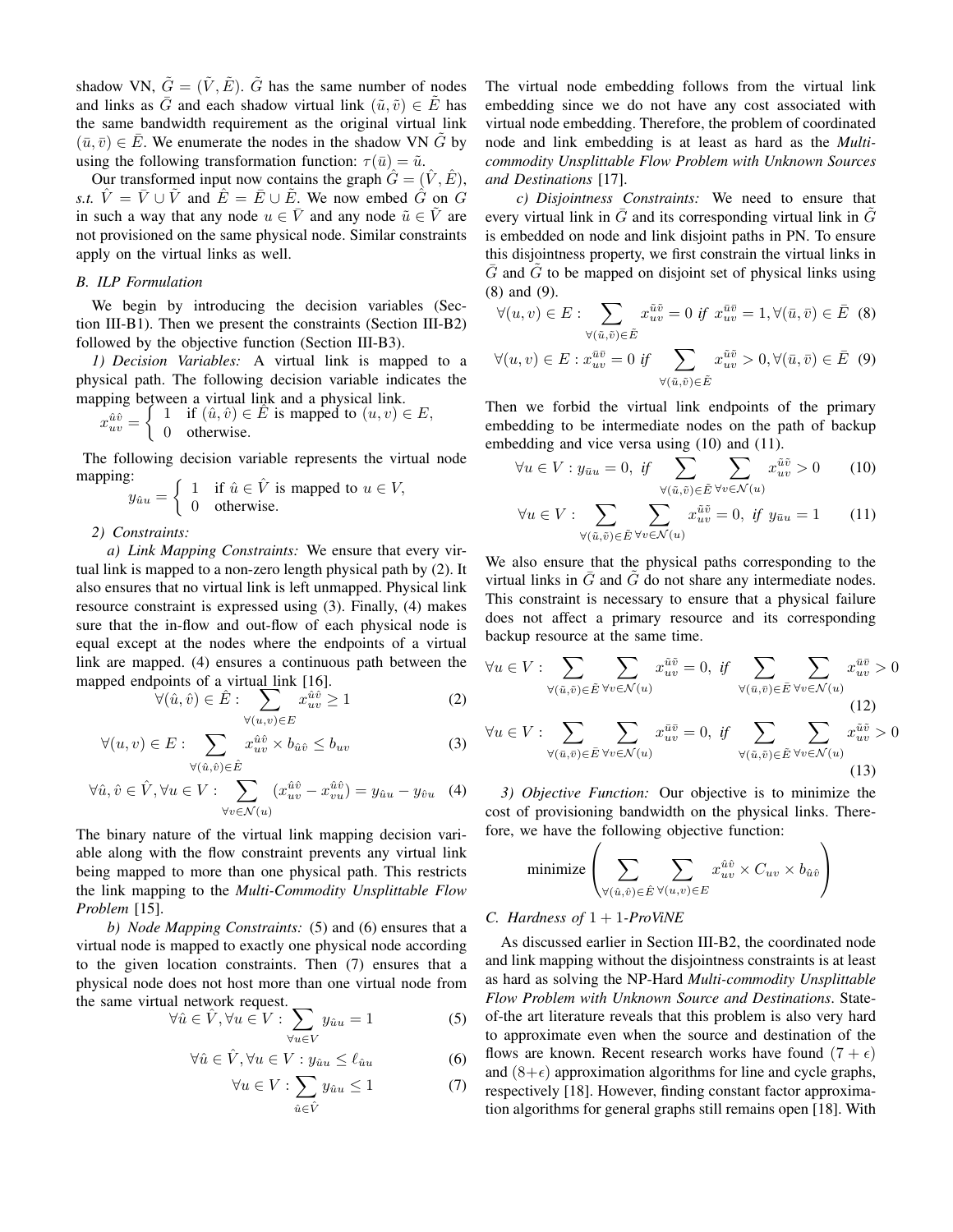the added disjointness constraints, the embedding problem becomes at least as hard as partitioning the PN while minimizing the cost of multi-commodity unsplittable flow with unknown sources and destinations in each of the partition. Even an easier version of this problem, *balanced graph partitioning*, is NPhard [19] and does not have a constant factor approximation algorithm [19], [14]. This makes it challenging to devise a constant factor approximation algorithm for 1 + 1*-ProViNE*.

# IV. HEURISTIC SOLUTION: *FAST-DRONE*

Given the NP-hard nature of the  $1 + 1$ -ProViNE problem, we resort to a heuristic for finding solutions within reasonable time frame. First, we restructure  $1+1$ *-ProViNE* for the ease of designing a heuristic, while keeping the original problem intact in its meaning (Section IV-A). Then we present our heuristic algorithm (Section IV-B) to solve the restructured problem.

## *A. Problem Restructuring*

We reformulate  $1 + 1$ -*ProViNE* as a variant of graph partitioning problem as follows:

Given a PN  $G = (V, E)$ , a VN request  $\overline{G} = (\overline{V}, \overline{E})$ , and a set of location constraints,  $\mathcal{L} = \{L(\bar{u})| L(\bar{u}) \subseteq V, \forall \bar{u} \in \bar{V}\}\$ (Section II-B),  $1 + 1$ -*ProViNE* requires to partition the graph G into two disjoint partitions  $P$  and  $Q$  such that:

- $\forall \bar{u} \in \bar{V}$ ,  $\mathcal{P}$  has at least one element from each  $L(\bar{u})$ .
- $\forall \bar{u} \in \bar{V}$ ,  $\mathcal{Q}$  has at least one element from each  $L(\bar{u})$ .
- The sub-graph induced by the elements of each set  $L(\bar{u})$ in  $P$  (and  $Q$ ) is connected.
- The sum of costs of embedding  $\overline{G}$  on  $\mathcal P$  and  $\mathcal Q$  is minimum according to the given cost function.

The sets  $P$  and  $Q$  are disjoint partitions of  $G$  where the primary and backup resources for  $\overline{G}$  can be provisioned without violating the disjointness constraint of 1+ 1*-ProViNE*. An optimal  $P$  and  $Q$  will minimize the total cost of primary and backup link embedding. Such optimal  $P, Q$  will yield the optimal solution to  $1 + 1$ *-ProViNE*.

Graph partitioning, which is an NP-hard problem [19], can be reduced to the aforementioned partitioning problem by relaxing the location constraint, *i.e.*, setting each set  $L(\bar{u})$ ,  $\forall \bar{u} \in \overline{V}$ , equal to V. Once we have the two partitions, embedding the virtual links inside one partition is at least as hard as solving the NP-Hard *Multi-commodity Unsplittable Flow* problem [15], since we are not allowed to embed a virtual link over multiple physical paths. In the next section, we present our heuristic algorithm based on this reformulation.

# *B. Heuristic Algorithm*

In order to find a solution to  $1 + 1$ *-ProViNE* we need to partition the PN *s.t.* the total cost of embedding the virtual links in the partitions are minimized (Section IV-A). Our heuristic starts with a seed mapping set containing the primary and backup mapping of one virtual node and goes through the following three phases to partition the PN and embed the VN:

Node Mapping Phase: Use the seed mapping and location constraint set to find a primary and backup node embedding for the other virtual nodes. This phase yields a partial partitioning

of the PN. This partial partition acts as a seed that we grow to a complete partition of the PN into two disjoint subgraphs.

Partitioning Phase: Once we have a seed primary and backup partition from the node mapping phase, we grow the seed partition to include the rest of the physical nodes into either of the partitions. At the end of this phase, all of the physical nodes are either assigned to the primary or to the backup partition.

Link Mapping Phase: In this phase, we have the virtual node mapping and the primary and backup partition of the PN as input. We embed the virtual links in these partitions separately by using the Constrained Shortest Path First algorithm.

We run this three phase algorithm for different initial seed node mapping and retain the solution with the minimum cost. To generate different seed node mappings we identify the virtual nodes that have the minimum number of elements in their location constraint set. We call these virtual nodes the *most constrained virtual nodes*. Such virtual nodes may lead to infeasible embedding if they are not embedded first, since they have the fewest options for embedding. For each of these most constrained virtual nodes  $\bar{u}_c$ , we take every pair of physical nodes from  $\bar{u}_c$ 's location constraint set  $L(\bar{u}_c)$  and consider that pair as a primary and backup node embedding for  $\bar{u}_c$ . In this way, we generate a number of seed node mappings and execute the above-described three phase algorithm. In the rest of this section, we describe the individual phases in detail.

## *C. Node Mapping Phase*

The node mapping phase follows a greedy approach to map the virtual nodes to it's primary and backup physical nodes, while satisfying the location constraint. In this phase, we map the virtual nodes one at a time and select them in the increasing order of their location constraint set size. The rationale for following this order is that a virtual node with fewer possible locations for mapping is more constrained. Mapping a less constrained virtual node first might lead to infeasible mapping of the more constrained virtual node(s). Node mapping is performed by the MapVNodes procedure (Algorithm 1). We first initialize the primary and backup node mapping sets  $nmap_p$  and  $nmap_s$ , respectively, with the provided seed. Then we take one virtual node at a time according to the aforementioned order (Line 8) and iterate over its location constraint set to find the best physical node for primary mapping (Line  $10 - 20$ ). After finding a primary mapping, we determine the corresponding backup mapping (Line 22 – 33). While considering a physical node  $u \in V$ as primary mapping of a virtual node, we try to determine if  $u$  is a better choice compared to  $best_u$ , the best choice of physical node that we have seen so far considering the node mappings we already have. This is evaluated using the BetterAssignment procedure. This procedure performs the following tests in the order they are listed. We choose this order to minimize the chances of not finding a solution and to create a partition that yields a close to optimal embedding.

**Infeasibility Test:** Does adding  $u$  to the primary mapping makes the backup mapping impossible to be connected and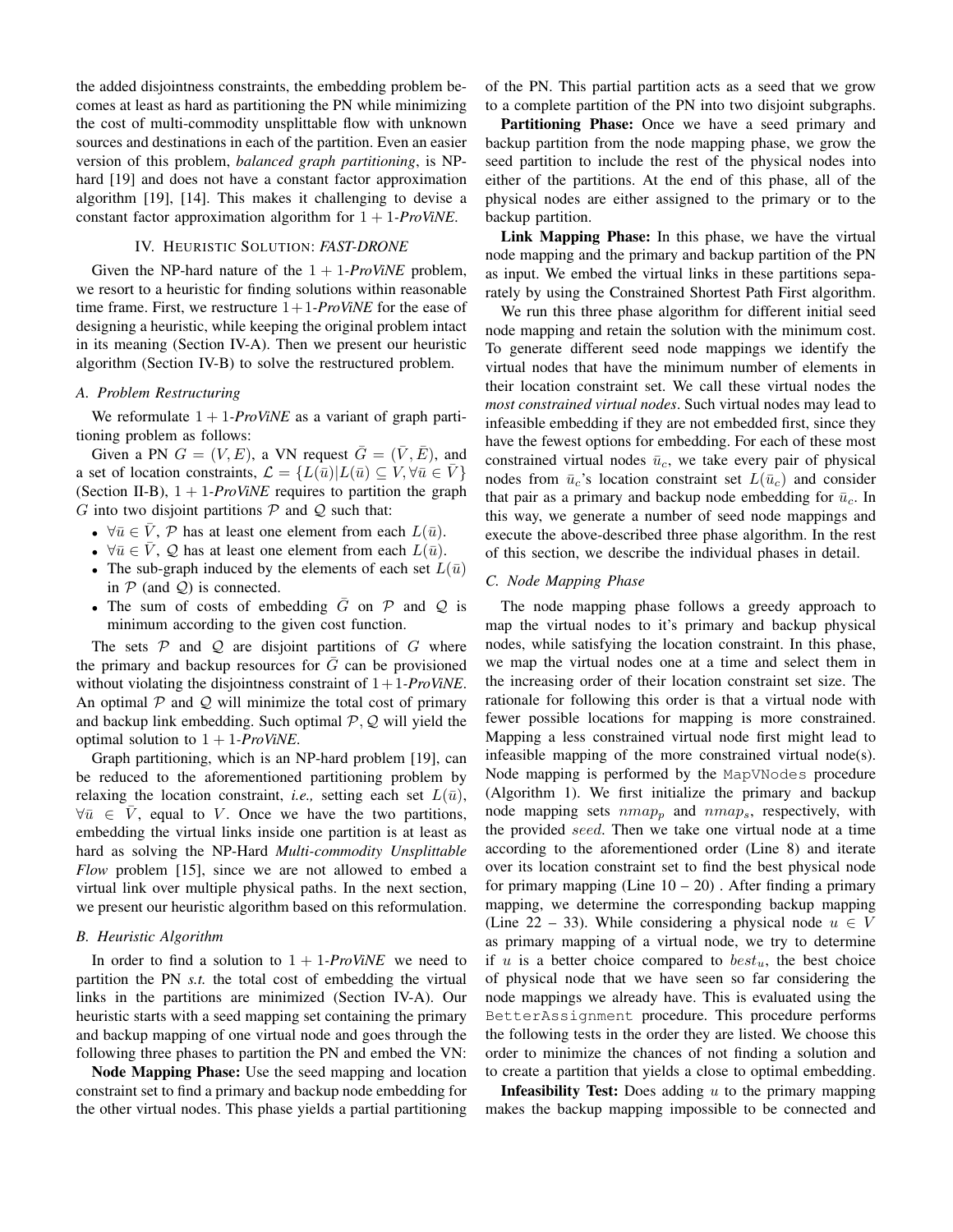# Algorithm 1 MapVNodes

| 1:  | function $MAPVNODES(G, G, location, seed)$                                          |
|-----|-------------------------------------------------------------------------------------|
| 2:  | $nmap_p (seed node) \leftarrow seed.primary$                                        |
| 3:  | $nmaps(seed.node) \leftarrow seed.backup$                                           |
| 4:  | $taken (seed.primary), taken (seed.backup) \leftarrow false$                        |
| 5:  | $P \leftarrow \phi$ , $Q \leftarrow \phi$                                           |
| 6:  | // Sequence $\overline{V}$ represents virtual nodes sorted in                       |
| 7:  | // decreasing order of location constraint set size                                 |
| 8:  | for all $\bar{u} \in \overline{\mathcal{V}}$ do                                     |
| 9:  | $best \leftarrow \text{NIL}$                                                        |
| 10: | for all $c \in location(\bar{u})$ do                                                |
| 11: | if $taken(c)$ = false then                                                          |
| 12: | if BetterAssignment $(G, \mathcal{P}, \mathcal{Q}, c, best)$ then                   |
| 13: | $best \leftarrow c$                                                                 |
| 14: | end if                                                                              |
| 15: | end if                                                                              |
| 16: | end for                                                                             |
| 17: | if $best \neq \text{NIL}$ then                                                      |
| 18: | $taken (best) \leftarrow true$                                                      |
| 19: | $nmap_p(\bar{u}) \leftarrow best, \mathcal{P} \leftarrow \mathcal{P} \cup \{best\}$ |
| 20: | end if                                                                              |
| 21: | $best \leftarrow \text{NIL}$                                                        |
| 22: | for all $c \in location(\bar{u})$ do                                                |
| 23: | if $taken(c)$ = false then                                                          |
| 24: | <b>if</b> BetterAssignment( $G, Q, P, c, best$ ) then                               |
| 25: | $best \leftarrow c$                                                                 |
| 26: | end if                                                                              |
| 27: | end if                                                                              |
| 28: | end for                                                                             |
| 29: | if $best \neq \text{NIL}$ then                                                      |
| 30: | $taken (best) \leftarrow true$                                                      |
| 31: | $nmap_s(\bar{u}) \leftarrow best, \mathcal{Q} \leftarrow \mathcal{Q} \cup \{best\}$ |
| 32: | end if                                                                              |
| 33: | end for                                                                             |
| 34: | return $\{nmap_p, nmap_s\}$                                                         |
| 35: | end function                                                                        |

vice versa ? If the answer is *yes*, then we do not consider u for primary node mapping of the virtual node. Otherwise, we perform the next test.

Compact Mapping Test: Does considering  $u$  instead of  $best_u$  in the primary (or backup) mapping decreases the mean shortest path length among the nodes currently present in the primary (or backup) mapping set ? If the answer is *yes* then u is considered to be better than  $best_u$ . Otherwise, we perform the next test.

**Connectivity Contribution Test:** Does  $u$  contribute more *connectivity* to the mapping set (primary or backup) compared to  $best_u$ ? If the answer is *yes*, then  $best_u$  is updated with u. We measure *connectivity contribution* using the following:

- Number of connected components decreased in the current mapping set if  $u$  is considered instead of  $best_u$  in the mapping set.
- Number of links incident from  $u$  to the current mapping set compared to  $best_u$ .

We iterate over all possible physical nodes  $u$  in the location constraint set of a virtual node and find the best among them for the mapping. We do the same iteration and tests again (line 24 of Algorithm 1) to find a backup mapping for that virtual node. We repeat this procedure for all the virtual nodes and we finally obtain a primary and backup mapping of the virtual nodes,  $nmap_p$  and  $nmap_s$ , respectively. This primary and backup mapping sets acts as seed primary and backup partitions ( $\mathcal{P}_0$  and  $\mathcal{Q}_0$ , respectively) that we grow to full partitions in the Partitioning phase.

*D. Partitioning Phase*

| <b>Algorithm 2 PartitionGraph</b>                                                                                          |  |  |
|----------------------------------------------------------------------------------------------------------------------------|--|--|
| 1: function PARTITIONGRAPH $(G, nmap_p, nmap_s)$                                                                           |  |  |
| $n_p, \mathcal{Q} \leftarrow \Box$<br>$\mathcal{P} \leftarrow$<br>2:<br>$n_{s}$                                            |  |  |
| $\forall n_p \in nmap_p$<br>$\forall n_s \in nmap_s$<br>$taken \leftarrow$ Array of size  V , initialized with false<br>3: |  |  |
| for all $v \in V$ do<br>4:                                                                                                 |  |  |
| if $taken(v)$ = false then<br>5:                                                                                           |  |  |
| <b>if</b> IsFeasiblePartition( $G, P, Q, v$ ) = <b>false then</b><br>6:                                                    |  |  |
| $\mathcal{Q} \leftarrow \mathcal{Q} \cup \{v\}$<br>7:                                                                      |  |  |
| else<br>8:                                                                                                                 |  |  |
| 1. Add u to $P$ (or $Q$ ) if u decreases more<br>9:                                                                        |  |  |
| shortest path cost in $P$ (or $Q$ ) than in $Q$<br>10:                                                                     |  |  |
| $(or \mathcal{P})$<br>11:                                                                                                  |  |  |
| 2. Break ties by adding u to $P$ (or $Q$ ) if<br>12:                                                                       |  |  |
| u decreases more components in $P$ (or $Q$ )<br>13:                                                                        |  |  |
| than in $Q$ (or $P$ )<br>14:                                                                                               |  |  |
| 3. In case of another tie, assign u to $P$<br>15:                                                                          |  |  |
| (or $Q$ ) if u has more edges incident to $P$<br>16:                                                                       |  |  |
| (or $\mathcal{Q}$ )<br>17:                                                                                                 |  |  |
| 4. Break any remaining tie by assigning $u$<br>18:                                                                         |  |  |
| to the smaller of $P$ and $Q$<br>19:                                                                                       |  |  |
| end if<br>20:                                                                                                              |  |  |
| end if<br>21:                                                                                                              |  |  |
| end for<br>22:                                                                                                             |  |  |
| return $\{\mathcal{P}, \mathcal{Q}\}$<br>23:                                                                               |  |  |
| 24: end function                                                                                                           |  |  |

Given two seed primary  $(\mathcal{P}_0)$  and backup  $(\mathcal{Q}_0)$  partitions obtained from the node mapping phase, we partition the physical network  $G$  into two disjoint partitions  $P$  and  $Q$  for the primary and backup embeddings of the virtual network, respectively. The partitioning process is performed using the PartitionGraph procedure (Algorithm 2). We consider the physical nodes that are not already assigned to any of the partitions (line  $4 - 5$ ) one at a time, and perform the following tests in the order they are listed. Such order is chosen for similar reasons as discussed in the node mapping phase.

**Infeasibility Test:** Does adding  $u$  to  $P$  makes the partition Q impossible to be connected (line 6)? If the answer is *yes*, then we do not consider u for  $P$ , rather we add u to  $Q$ .

**Compact Partition Test:** Does including u to  $\mathcal{P}$  reduce shortest path length more than that reduced when  $u$  is added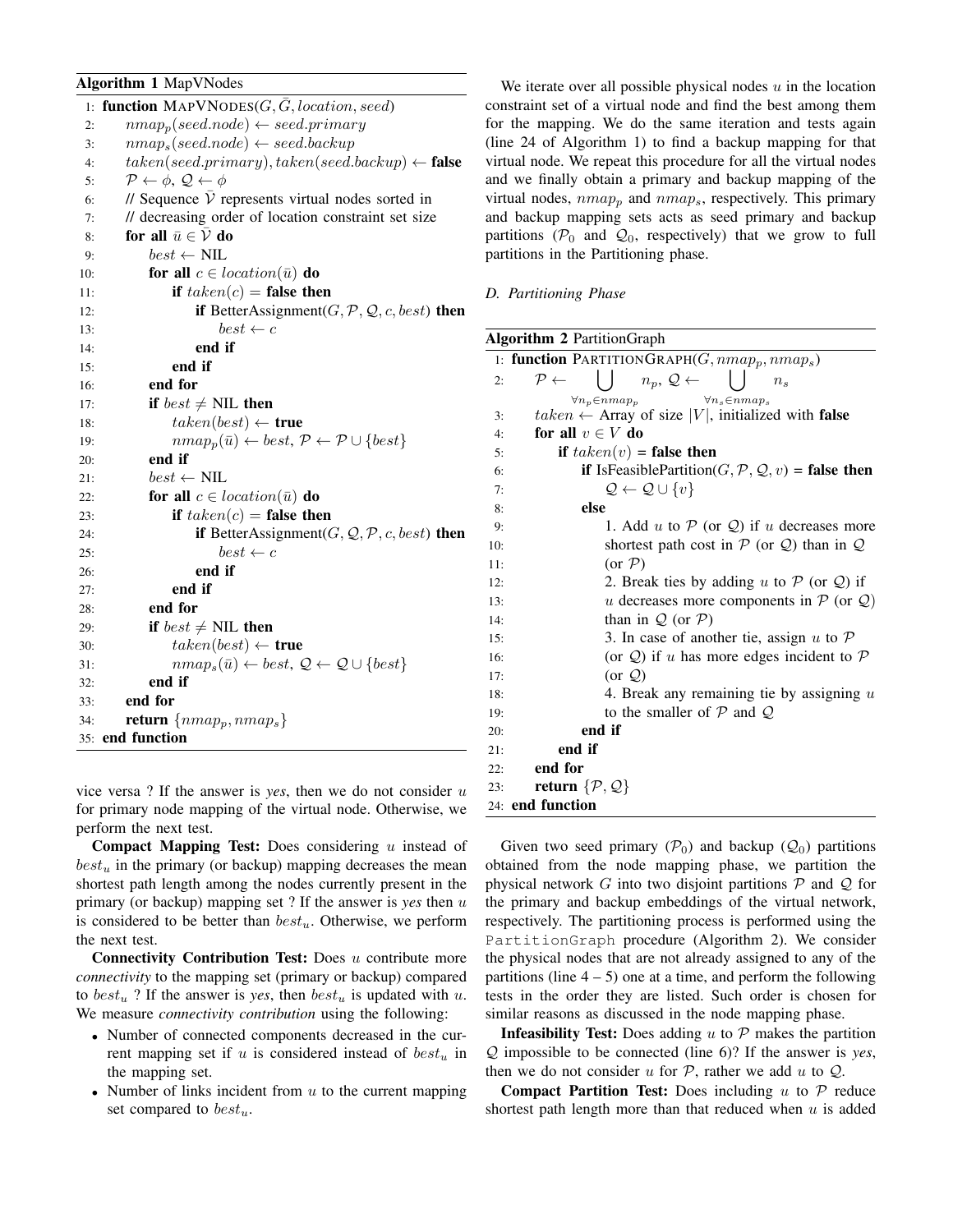to  $Q(9-11)$ ? If the answer is *yes*, then add u to P, otherwise evaluate the next test.

Connectivity Contribution Test: We determine whether a candidate node  $u \in V$  contributes more connectivity to P or to Q by evaluating the following:

- Does including  $u$  in  $\mathcal P$  reduces more the number of components compared to adding u to  $Q$  (line  $12 - 14$ )? If the answer is *yes*, then  $u$  is added to  $P$ , otherwise we evaluate the next criterion.
- Does the candidate node  $u \in V$  has more physical links going to P compared to Q (line  $15 - 17$ )? If the answer is *yes* then u is added to P, otherwise u is added to  $Q$ .

Load Balancing Test: If all the previous tests fail to assign a  $u \in V$  to either P or Q, then we assign u to P if  $|\mathcal{P}| < |\mathcal{Q}|$ , otherwise  $u$  is assigned to  $Q$ .

PartitionGraph procedure iterates over all the unassigned physical nodes  $u \in V$  and assigns u to either  $P$  or to  $Q$ . At the end of this phase, we have two disjoint partitions, each of them has at least one node from each of the location constraint sets. Therefore, this partitioning conforms to the conditions as described in Section IV-A.

# *E. Link Mapping Phase*

Given the two disjoint partitions,  $P$  and  $Q$ , and the node mappings for the virtual nodes in each partition, we use constrained shortest path first algorithm to map a virtual link to a physical path inside a partition. Application of shortest path based algorithms are common practice in cases when virtual links cannot be split and embedded on multiple physical paths [20]. We also have this constraint in  $1 + 1$ *-ProViNE*.

All of the three phases are combined and presented in the FAST-DRONE procedure (Algorithm 3). Line 2 corresponds to the node mapping phase, Line 3 represents the partition growing phase, and finally lines 4 and 5 gives us the link mappings.

| <b>Algorithm 3 FAST-DRONE</b>                                                             |  |  |
|-------------------------------------------------------------------------------------------|--|--|
| 1: function FAST-DRONE( $G, \overline{G}$ , location)                                     |  |  |
| $\{nmap_p, nmap_s\} \leftarrow \text{MapVNodes}(G, \bar{G}, location)$<br>2:              |  |  |
| $\{\mathcal{P},\mathcal{Q}\}\leftarrow$ Partition Graph $(G, nmap_p, nmap_s)$<br>3:       |  |  |
| $emap_p \leftarrow$ EmbedAllVLinks( $G, \overline{G}, \mathcal{P}, \text{nmap}_p$ )<br>4: |  |  |
| $emap_s \leftarrow$ EmbedAllVLinks(G, $\bar{G}$ , Q, $nmap_s$ )<br>5:                     |  |  |
| Compute <i>embedding_cost</i> from $emap_p$ and $emap_s$<br>6:                            |  |  |
| <b>return</b> $\{nmap_p, emap_p, nmap_s, emap_s, cost\}$<br>7:                            |  |  |
| 8: end function                                                                           |  |  |
|                                                                                           |  |  |

## *F. Running Time Analysis*

Before going to the analysis we first introduce the following notations:

- $n =$  Number of vertices in the physical network
- $n'$  = Number of vertices in the virtual network
- $m =$  Number of edges in the physical network
- $m'$  = Number of edges in the virtual network
- $\sigma$  = Maximum size of a location constraints set for any virtual node

•  $\delta$  = Maximum degree of a physical node

We analyze the running time of FAST-DRONE procedure by analyzing the running time for each of the phases as follows:

Node Mapping Phase: Sorting the virtual nodes requires  $O(n' \log n')$  time. Then for each of these n' virtual nodes, we traverse its location constraint set, which can have  $\leq \sigma$ elements. For each of these  $O(\sigma)$  nodes, we perform: (i) feasibility check (ii) compute the reduction in shortest path length (iii) compute the decrease in number of components and (iv) compute the number of edges incident form the candidate physical node to the current set of mappings. (i) can be accomplished in  $O(n + m)$  time by simply keeping a disjoint set data structure with  $O(n)$  elements, and perform union operation on the data structure. (ii) can take up to  $O(n^{3})$ time. (iii) can be performed in  $O(n + m)$  time in the worst case with a disjoint set data structure. Finally for step (iv), the number of edges incident from a candidate physical node to a mapping set can be computed in  $O(\delta)$  time. Therefore, the mapping phase runs in  $O(n' \sigma(n + m + \delta + n'^3))$  time.

**Graph Partitioning Phase** We iterate over  $O(n)$  unassigned physical nodes and perform similar steps as in the node mapping phase. Therefore, the time complexity of each iteration is the same as the four tasks described for the node mapping phase. Hence, partitioning the graph requires  $O(n(n+m+\delta+n^2))$  time.

Link Mapping Phase For the link mapping phase, we compute shortest path between the mapped nodes for each of the  $m'$  virtual links using Dijkstra's shortest path algorithm. This requires  $O(m'm \log n)$  time in total.

Overall, the running time of the proposed heuristic is:  $O((n'\sigma + n)(n + m + \delta + n'^3) + m'm \log n).$ 

# V. PERFORMANCE EVALUATION

We evaluate the proposed solutions for 1 + 1*-ProViNE* through extensive simulation. We perform simulations using randomly generated network topologies with various connectivity levels. Section V-A discusses the simulation setup in detail and Section V-B defines the performance metrics. Our evaluation is focused on the following aspects: i) comparing the performance of the proposed heuristic (*FAST-DRONE*) with the optimal (*OPT-DRONE*) (Section V-C), ii) analyze the impact of physical network connectivity levels (Section V-D), iii) scalability of *FAST-DRONE* (Section V-E), and iv) comparing *DRONE* with PAR from [11] (Section V-F).

## *A. Simulation Setup*

*1) Testbed:* We have implemented *OPT-DRONE*, the ILP based optimal solution for  $1 + 1$ *-ProViNE* using IBM ILOG CPLEX 12.5 C++ libraries. The heuristic is also implemented in C++. We exploited inherent parallelism in the heuristic and implemented it as a multi-threaded program. Both the hueristic and CPLEX solution were run on a machine with hyper-threaded  $8 \times 10$  core Intel Xeon E7-8870 CPU and 1TB of memory. Both CPLEX and heuristic implementations spawn upto 160 threads to saturate all the processing cores during their executions.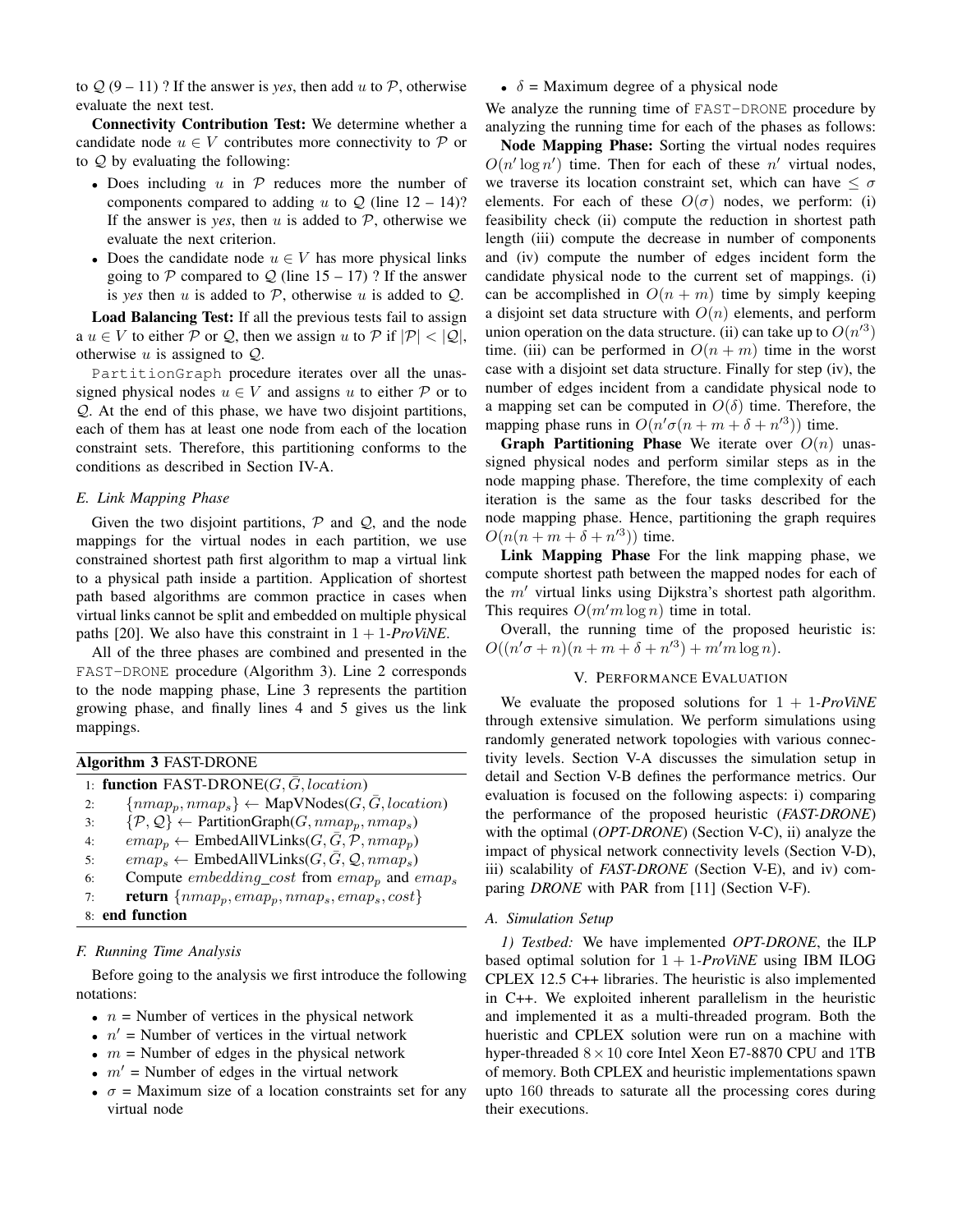*2) Physical Network Topology:* We have generated random topologies by varying the number of nodes from 50 to 200 in increments of 25, and varying the Link-to-Node Ratio (LNR) from 1.2 to 2.2 in steps of 0.1. We used PNs with different LNR to study the impact of physical network's connectivity on *FAST-DRONE*'s performance.

*3) Virtual Network Topology:* We generated three types of VN requests: ring, star and randomly connected graphs with ≤ 16 nodes evaluate *FAST-DRONE*'s performance. Since our focus is to study the resource efficiency given that a feasible embedding exists, we set the bandwidth requirement in VN and bandwidth capacity in PN to make sure at least one feasible embedding exists.

## *B. Performance Metrics*

*1) Embedding Cost:* The embedding cost is the cost of provisioning bandwidth for the virtual links and their backups, computed using (1).

*2) Execution Time:* The time required for an algorithm to find the solution to  $1 + 1$ *-ProViNE*.

## *C. Comparison between OPT-DRONE and FAST-DRONE*

In this section, we present the results on how much extra resource is provisioned by *FAST-DRONE* compared to *OPT-DRONE*. This extra resource usage is measured as the ratio of *FAST-DRONE*'s cost to *OPT-DRONE*'s cost since our cost function is proportional to the total bandwidth allocated for the VN. Fig. 2 shows the CDF of cost ratio for different types of VN requests as well as the CDF for all types combined. This plot shows that about 70% VN requests are embedded by *FAST-DRONE* with at most 15% extra resources, while 90% VN requests are embedded with at most 23% extra resources. On average, *FAST-DRONE* provisions 14.3% extra resource compared to *OPT-DRONE* over all VN request types.



Fig. 2. Comparison between *OPT-DRONE* and *FAST-DRONE*

### *D. Impact of Physical Network Connectivity*

In this section we present results on how the connectivity level of the underlying PN impacts the performance of *FAST-DRONE*. We varied the LNR of the generated physical networks from 1.2 to 2.2 in increments of 0.1 and measured the mean *FAST-DRONE* to *OPT-DRONE* cost ratio for each case. Fig. 3 shows the mean cost ratio with 5-th and 95-th percentile error bars against different LNRs. This plot gives us an idea about a good operating region for *FAST-DRONE*. As we can see, *FAST-DRONE* allocates about 15% extra resources compared to the optimal solution for PNs having an LNR  $\leq$  1.8. For higher LNR, the increased path diversity may lead to more sub-optimal solution since the heuristic does not explore all paths to keep the running time fast.



*E. Scalability of Heuristic*



Fig. 4. Comparison of Execution time

To demonstrate the scalability of *FAST-DRONE* we show the execution times of *FAST-DRONE* and *OPT-DRONE* on same problem instances in Fig. 4. As it turns out, *FAST-DRONE* takes less than 500ms on average over all test cases, whereas *OPT-DRONE* takes more than 2-minutes to run on average on the smallest PN instance. For larger instances, the execution time exponentially increases for *OPT-DRONE* and becomes in the order of hours (*e.g.*, about 110 minutes on average for a 175 node PN). We found *FAST-DRONE* to be 200x – 1200x faster than *OPT-DRONE* depending on the problem instance. With our current setup *OPT-DRONE* did not scale beyond PNs with more than 175 nodes.

# *F. Comparison with PAR [11]*

PAR [11] is a greedy heuristic for embedding a VN request on a PN with  $1+1$ -protection. PAR maximizes the probability of accepting a VN request by first embedding the virtual nodes on physical nodes with higher residual node capacities. After node embedding, PAR embeds the virtual links using a modified version of Suurballe's algorithm [21]. In our case, we do not have node capacities. Therefore, we first implemented PAR by randomly mapping a virtual node  $\bar{u} \in V$  to a physical node within its location constraint set  $L(\bar{u})$ . However, such random mapping lead to infeasible solutions almost all the time. Then we used our proposed MapVNodes (Algorithm 1) procedure to map the virtual nodes. The link embedding was done exactly the same way as described in [11]. It is worth noting that even after the modification in the node embedding, PAR could only find solutions for  $\approx 12\%$  test cases in our simulation setting.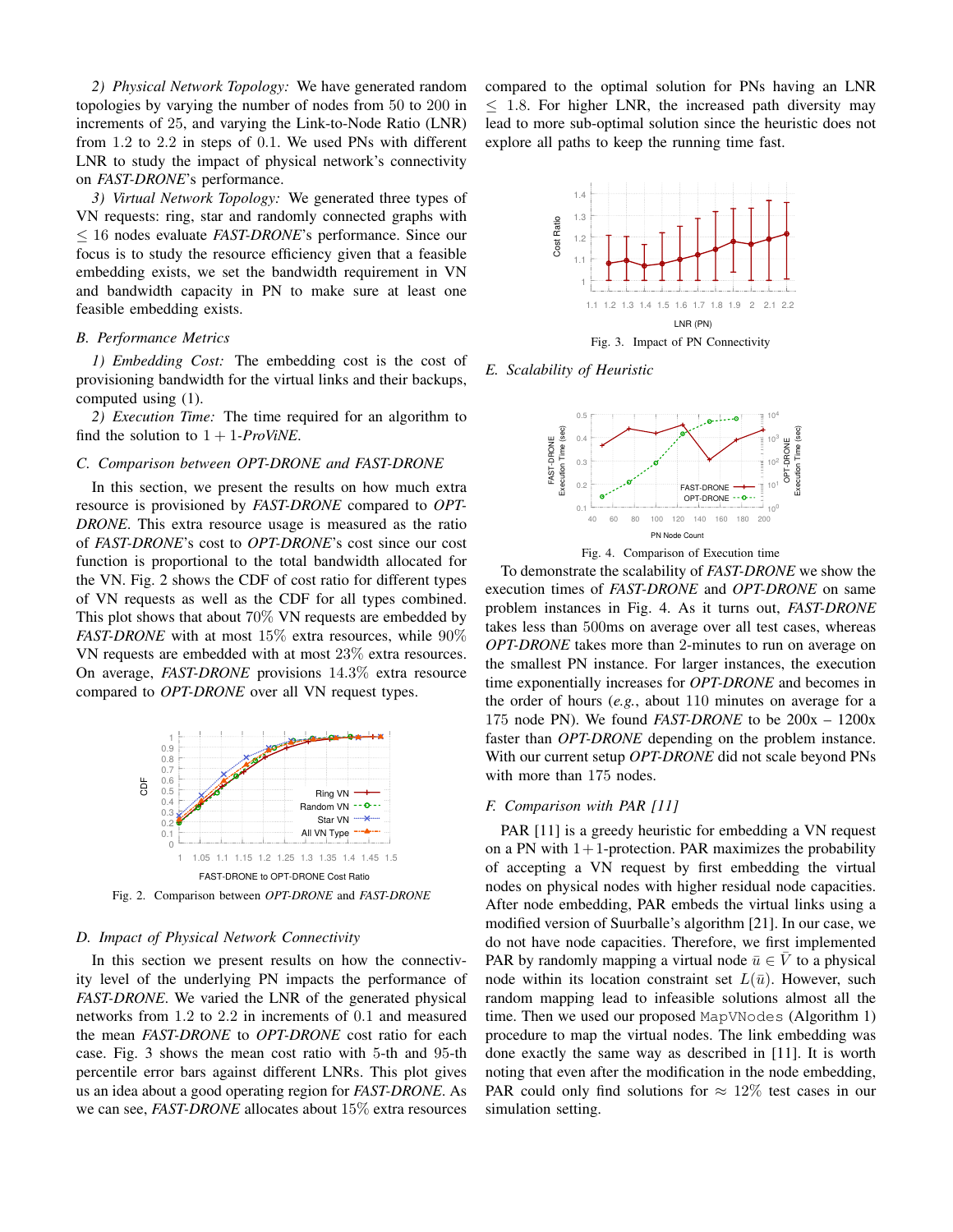We first compare how much extra resource is allocated by PAR and *FAST-DRONE* compared to *OPT-DRONE*. For this comparison, we compute the ratio of costs (cost is computed using (1)) between PAR and *OPT-DRONE*, and *FAST-DRONE* and *OPT-DRONE*. Fig. 5(a) shows the CDF of these cost ratios. This plot shows that in 90% cases, PAR allocates up to 40% additional resources compared to the optimal, whereas, *FAST-DRONE* allocates up to 23% additional resources. On average, the amount of extra resource allocated compared to the optimal is 25% and 14.3% for PAR and *FAST-DRONE*, respectively. We also compute the ratio of PAR's cost to that of *FAST-DRONE* and plot the CDF in Fig. 5(b) to see how much *FAST-DRONE* improves over PAR. This plot shows that PAR never performs better than *FAST-DRONE* and allocates up to 40% extra resources compared to *FAST-DRONE* at the 90-th percentile. On average, we found PAR to allocate 17.5% additional resources compared to *FAST-DRONE*.



(b) Cost Ratio of PAR to *FAST-DRONE* Fig. 5. Comparison between *FAST-DRONE* and PAR [11]

# VI. RELATED WORKS

# *A. VNE with Dedicated Protection*

A very recent work by Ye *et al.* addresses a similar problem of providing dedicated protection for VNE with different goals and a different input model [11]. They formulate the problem using a Quadratic Integer Program in contrast to our ILP formulation. However, the major difference between their approach and ours is the objective. [11] focused on increasing the VN request acceptance ratio over time, whereas we focus on minimizing the resource allocation cost for embedding virtual networks. Ye *et al.* proposed a greedy heuristic based on the node resource requirement, which is not suitable for our case since we do not consider any node capacity or node embedding cost. Lastly, [11] does not consider the location constraint, which is an important constraint in our case. Another closely related work is from Jiang *et al.* [22]. They propose a backup scheme where the backup virtual nodes are disjoint from the primary virtual nodes. However, the backup nodes can share a single physical node and therefore exhibit lesser survivability compared to  $1 + 1$ -*ProViNE*. [22] also does not provision full backup of the virtual links, rather provisions some backup paths that can be used to route between the virtual nodes during a single physical resource failure. There are also a number of other research works in the literature that address different aspects of SVNE [8], [11], [23], [24], [25], [26], [27], [28], [29]. However, none of the existing research except [11] addresses the issue of providing a dedicated  $1 + 1$ -protection.

# *B. Unsplittable Flow and Partitioning*

The root of providing dedicated protection for virtual network embedding goes back to combinatorial optimization problems such as graph partitioning and multi commodity unsplittable flow problem [15], [17]. Relevant literature shows that they are computationally hard to solve. Finding a constant factor approximation algorithm for these problems for generic graphs is still open [18], [19], [30]. The best known approximation ratio for graph partitioning is not constant, rather it is a poly-logarithm function of the number of nodes [19]. On the other hand, the unsplittable flow problem with known sources and destinations has  $(7 + \epsilon)$  and  $(8 + \epsilon)$  approximation ratio for simple line graph and cycle graph, respectively. Without known sources for the commodity and the flow destinations, this problem is even harder to solve.

## VII. CONCLUSION AND FUTURE WORK

In this paper we have studied  $1+1$  Protected Virtual Ntwork Embedding  $(1 + 1$ *-ProViNE*) problem that embeds a VN on a PN while ensuring dedicated backup for each virtual node and link. We presented *DRONE*, a suite of solutions for  $1+1$ -*ProViNE*. We devised an ILP based optimal solution (*OPT-DRONE*) as well as a heuristic (*FAST-DRONE*) to tackle the computational complexity. Trace driven simulations show that *FAST-DRONE* can solve  $1 + 1$ -*ProViNE* in a reasonable time frame with only 14.3% extra resources on average compared to *OPT-DRONE*.

We believe that  $1 + 1$ -*ProViNE* will open up new avenues for future research. Among the possibilities we intend to investigate the problem of providing mixed backup scheme for the VNs. A mixed backup scheme consists of providing both shared and dedicated backup to the VN elements based on the SP's request. A mixed backup scheme can enable the SPs to have dedicated protection for critical network paths while shared protection for best effort network paths for instance.

#### ACKNOWLEDGEMENT

This work was supported in part by Huawei Technologies and in part by an NSERC Collaborative Research and Development Grant. Additionally, this work benefited from the use of the CrySP RIPPLE Facility at the University of Waterloo.